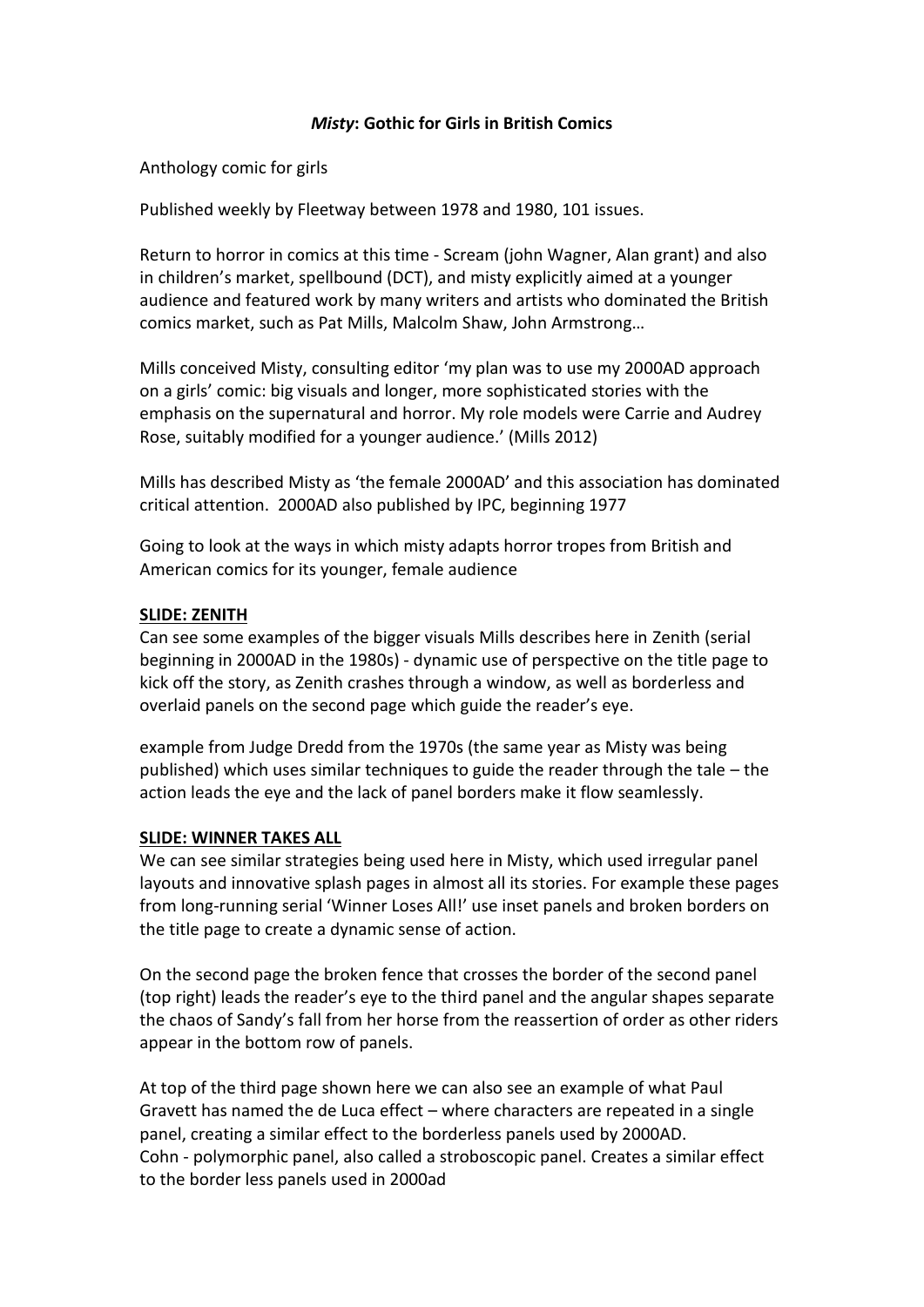These types of layout also feature in British boys and girls comics of the 1950s - eagle (featuring dan dare) and its sister comic, Girl.

Noriko Hiraishi says in japan innovative page layout, eg circular panels etc were devised in 1960s for girls manga, used to represent feelings, emotions, internal thought etc, but no gender divide in UK

### **SLIDE: GIRLS COMICS**

Context for girls' comics as follows. They became wildly popular during the 1950s with readers of both genders, a fact which James Chapman suggests is due to their "superior storytelling and characterization" (110), also pointing out that many of the leading British comics writers of the 1970s (such as Alan Grant and John Wagner who I've already mentioned) began with girls' comics in the 1950s.

*Girl* was a trendsetter in establishing this genre, running for 13 years (1951-64) Its stories often used exclusive private schools settings and middle class adventuresses, but career girl protagonists also featured, although in gender approved occupations such as nurses, air hostesses, ballet dancers and so forth.

followed by some very long-lasting titles, such as Bunty (DCT 1958-2001, 43 years!) A typical issue contained several serialised or one-off stories, such as 'The Four Marys' which was serialised for the comic's entire run. It is set at a girls' boarding school and follows a group of friends (all called Mary) from very different social backgrounds (two middle class, one working class scholarship girl, and one aristocratic), focusing on their problems with studying, socialising, various teachers, friendships, and so on.

Girls comics were a boom industry by end of 1950s at least 50 diff titles in UK And more emerge in 1960s and 1970s Number declines by late 1970s and it was the fate of most of these titles to be merged into each other as the market dwindled.

# **SLIDE: FEMALE CHARS**

James Chapman (2011: 111) discusses the emergence of girls' comics in the 1950s as attempts to create a new market and construct a "socially approved model of adolescent femininity." Other critics such as Valerie Walkerdine, Angela McRobbie, Mary Cadogan and Patricia Craig have argued that these comics can be read as tools of oppression, in which female protagonists are positioned as victims and girlhood is constructed in accordance with femininity and passivity.

However Mel Gibson and Martin Barker offer alternative readings that critique the idea of a singular ideology being put across by this range of titles. Gibson redefines these 'victim heroines' as 'survivors' and identifies their different attitudes and personalities, while noting that 'important feminine qualities' such as humility and 'not showing off' (2010: 127) underpin narratives such as The Four Marys. Misty also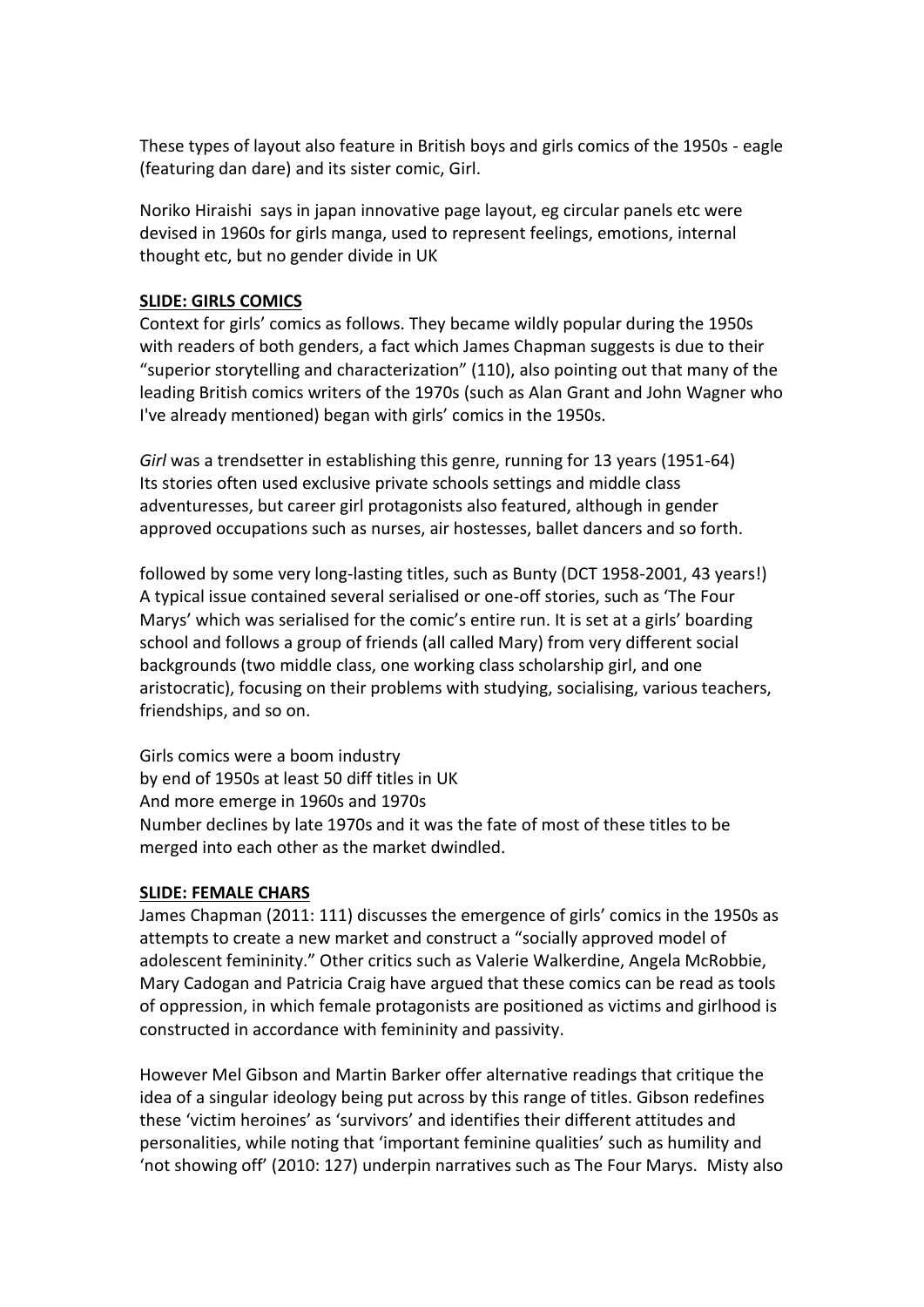contains explorations of different types of girlhood, for example in its story The Four Faces of Eve, a pastiche of Frankenstein where protagonist Eve Marshall is trying to unravel her true identity, but she seems to be the bits and pieces of a collection of dead women.

As well as the variety Gibson notes in protagonist types, each title also had a slightly different focus. Bunty offered everyday stories, Tammy had fairytale tortured heroines, Jinty dealt in fantasy and science fiction, and both Spellbound and Misty told supernatural tales.

Tales of peril not new, but a darker more supernatural turn

### **SLIDE: MISTY THEMES**

Will Brooker, author of Batman Unmasked and an expert on popular culture summarises Misty as follows: "Pacts with the devil, schoolgirl sacrifice, the ghosts of hanged girls, sinister cults, evil scientists experimenting on the innocent and terrifying parallel worlds where the Nazis won the Second World War."

Sentinels, begins #1, heroine transported to a parallel dimension where the Nazis won the war and Britain is occupied

enchanted and magical items - box of paints in "Paint It Black" (begins issue #1), a mirror in "Day of the Dragon" (begins issue #10, 1978), a ring in "Moodstone" (#1);

magic powers ("Moonchild" [begins issue #1] which shares many qualities with Stephen King's Carrie, 1974).

Faustian bargains are made ("The Love and the Laughter," #10) or wishes granted ("The Dummy," #4, 1978), often with horrifying consequences that are narrowly avoided—or not, if the protagonist deserves it! For example, Zoe successfully banishes school bullies to the pages of a horror comic in "A Picture of Horror" (#57, 1979) while in the same issue jealous Anna's attempt to use a gypsy curse on her sister backfires and she becomes its recipient in "Two Left Feet."

As well as a dark and spooky twist had a strong moral message. Although protagonists are female they are not always heroines - girls who are selfish or dishonest get their comeuppance.

### **SLIDE: PRE-CODE HORROR**

Misty's nationality and its link with Pat Mills, along with its strong female characters, lack of wordy narration, and irregular page layout have meant that the association with 2000AD has dominated the limited critical attention paid to this comic to date. So now I want to go in a new direction and focus instead on the elements Misty shares with the previous generation of American horror comics: the pre-Code titles of the 1950s, from publishers such as Ace, Atlas and, of course, EC, and how they are adapted for a younger, female audience.

Jim Trombetta - list of EC characteristics which I have summarised here as follows.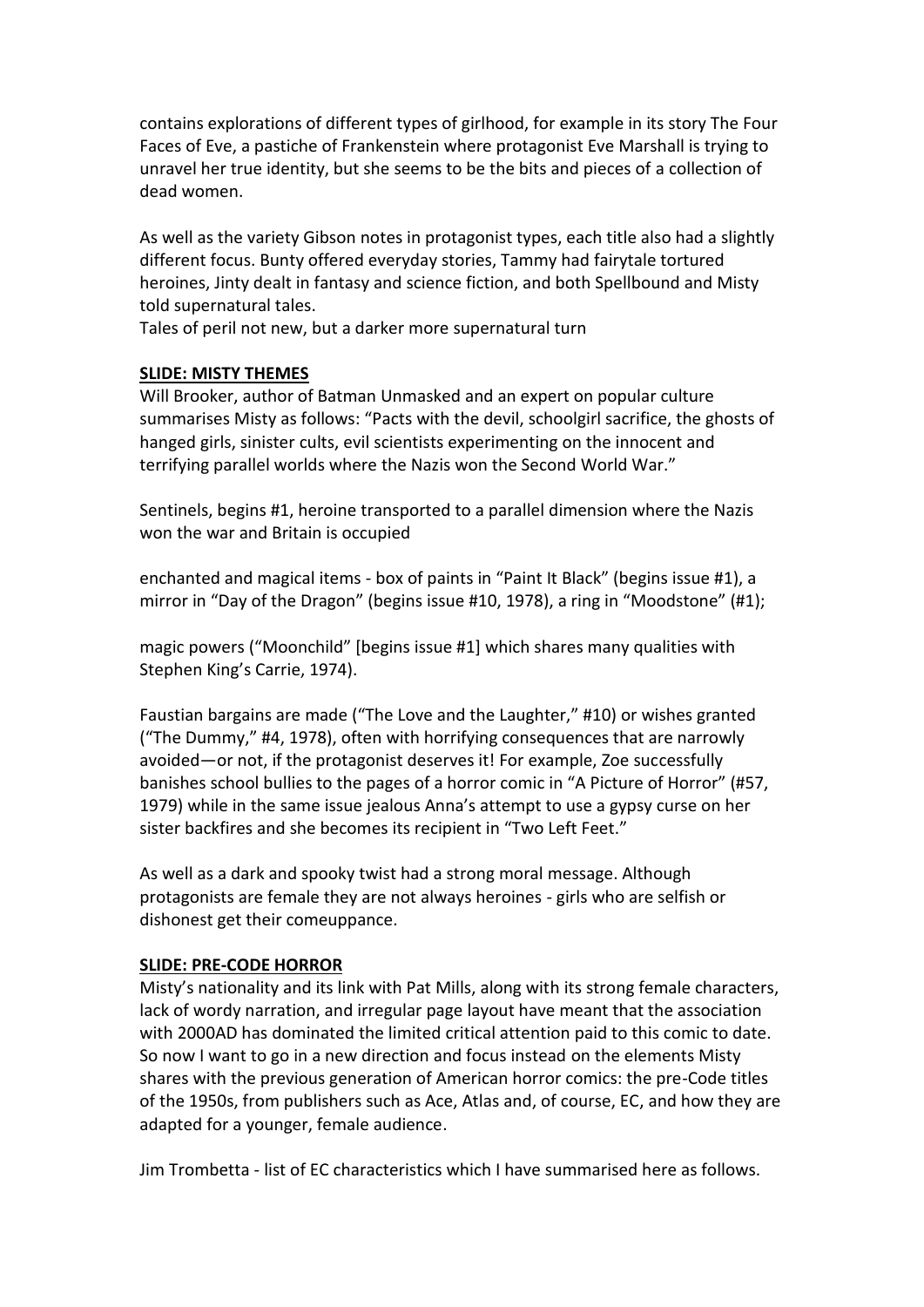characterised by 'density of language, stories narrated by host, and complex interior flashbacks narrated by characters' (HH, 148). Shock endings (in the words of editor in chief bill Gaines, EC's villains all-too-often 'got it how they gave it', as do many of Misty's), and O.Henry reversals - endings that involve an ironic twist of fate, eg Big game hunters who end up heads on someone else's wall; wives conniving to kill their husbands end up trapped in a similar way; even such a story where a man walking his dog is attacked, which ends violently with the reveal he is a 'seeing eye man for a retired blind werewolf' (HH104)

# **SLIDE: DJINN**

In misty brave girls can outwit evil, eg this story, a twist on the monkey's paw, where kitty saves a genie from choking and is rewarded with three wishes, but the wealth etc she wishes for is gained via horrid accidents to her family. She uses her final wish to undo this by wishing she had never met the Djinn. But stories are not always this reassuring, and the stakes are high, for example

### **SLIDE: GIRL WHO STOLE THE STARS**

Where Dana finds a piece of meteor than grants her wishes – but realises just in time that each wish she makes is putting out one of stars in the sky – and that the sun is a star…

### **SLIDE: GHOULUNATICS**

In some American horror comics, the stories are bookended by hosts who address the readers directly. The most famous of these are EC's Ghoulunatics, who were cult personalities in their horror comics, and provided much-needed reassurance for the reader by keeping them outside the story. Their joking summaries and terrible puns added an ironic distance from the stories' events, potentially shielding young readers from the horrors of the story.

For example, this is the first appearance of the vault keeper, who introduces the story, addressing us as 'dear reader', and wraps up by summarising its events at the end:

'Fred went *completely mad* from the shock, dear reader! *You* can *understand*! Graverobbing is a nerve-racking business! And this was the straw that broke the camel's back! They have him in a padded cell now... one that he won't be able to dig his way out of!...'

### **SLIDE: SEA MAID/HOST**

Like the EC comics, Misty also had a host figure (Misty herself), and the example here is one of the rare occasions where she bookends a story. Misty opens this tale by narrating 'Anne Goodwin and her mother had been invited to spend a few weeks with friends who lived on the rocky Cornish coast'. The friends tell Anne the myth of the Sea Maid, a Siren who tricks sailors into crashing their boats on the nearby Wreck Island. Anne hears voices one night and rescues two twin girls from the Island, only then to be told by the girl's mother that she couldn't have heard them cry for help as both are dumb. The final panel then has Misty wrap up the tale, asking 'Did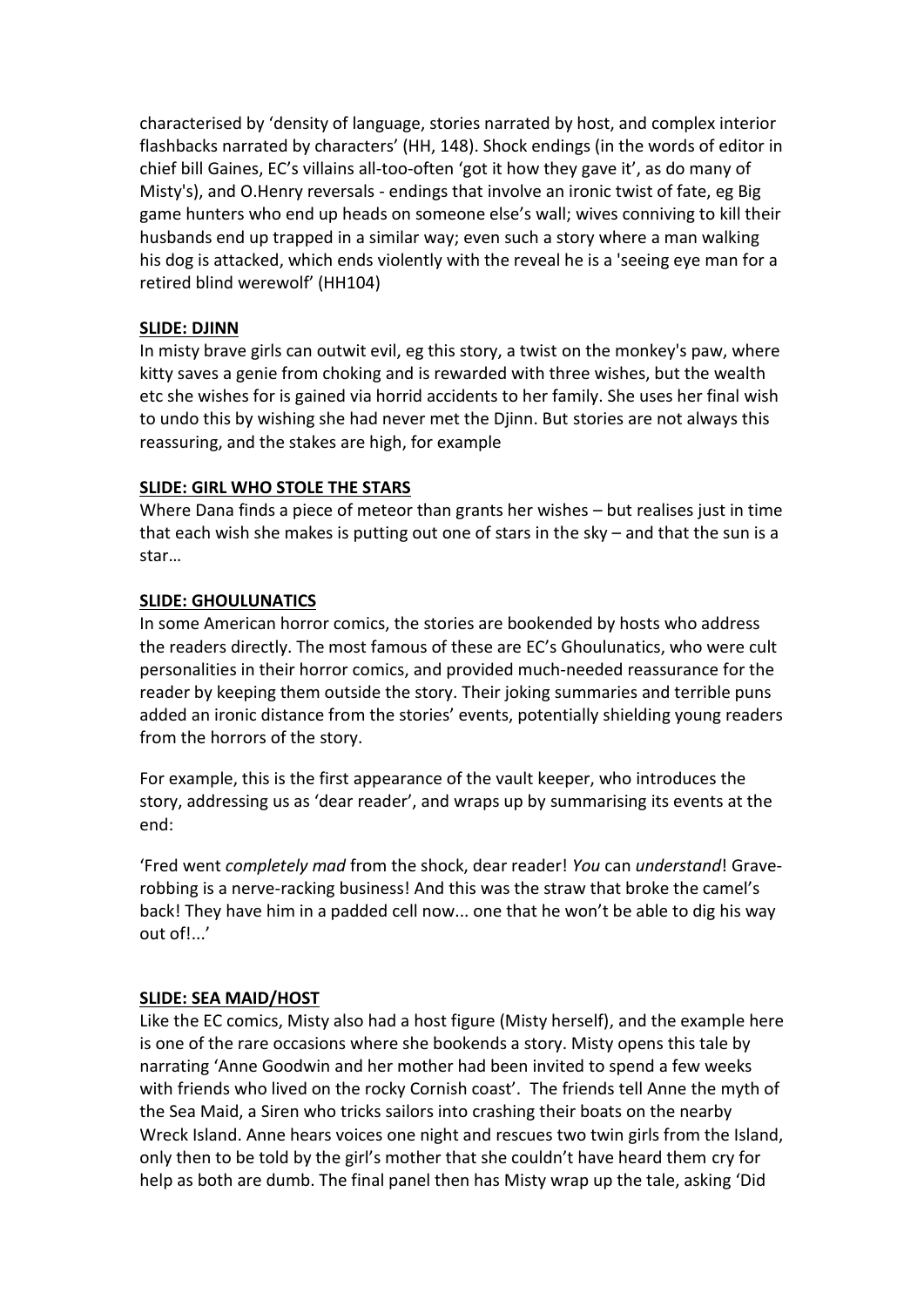Anne hear anything on that night? Anne is convinced that she did, just as she is sure that the stories of the Sea Maid 'luring sailors to their doom' are all wrong. Perhaps the voice was the Sea Maid's way of proving her innocence by saving two lives!'

Here Misty serves a similar function to the EC hosts - offering explanations and reassurance, but with a feminist twist, as Misty is concerned here with defending the reputation of the Sea Maid.

She is also less definite than the EC hosts (raising questions and stating 'perhaps'), and addresses the reader on their level, rather than with the more humorous yet patriarchal tone found in the EC comics who called their readers boys and girls, or boils and ghouls

Also, this is one of just a very small number of stories where misty performs this bookending function (handful in 101 issues). More usually, she only appears on the inside cover and letters pages (drawn by cover artist Shirley Bellwood) and does not introduce individual stories).

Typical introduction would read 'Come with me through the land of mists and mysteries where every story has more shivers than an English winter. Fear not and tread boldly with your friend of the mists, Misty' Reader addressed directly, almost as an equal, and it was almost always signed 'Your friend, Misty.'

Some however were slightly less reassuring:

'As the mists part once more I stand in the shadow of the willow waiting to take you into my world of whispers and watchers from beyond. Tread warily... Misty'

So in these comics a similar tool is being used - the host figure - but in a slightly different way.

### **SLIDE: SPOOKY SUE**

So although similar roles, both the host and content of Misty were generally less reassuring and authoritative than the ghoulunatics and their like.

Misty's stories often ended on a distinctly disturbing note, for example Happy Birthday Spooky Sue, narrated by Jenny, who is invited to her classmate Sue's bday party. Of the thirteen classmates invited she is the only one who has ever been nice to Sue. The others make mean comments and say they are going to just vanish after the food - and then suddenly they each begin to disappear, in a puff of smoke, as Sue blows out the candles on candles on her cake. the story ends with jenny being given her own candle and told 'it will stay alight forever', but this is somewhat overshadowed by the final picture, which shows her fear as she leaves the house,desperately shielding the little flame that is now tied to her life.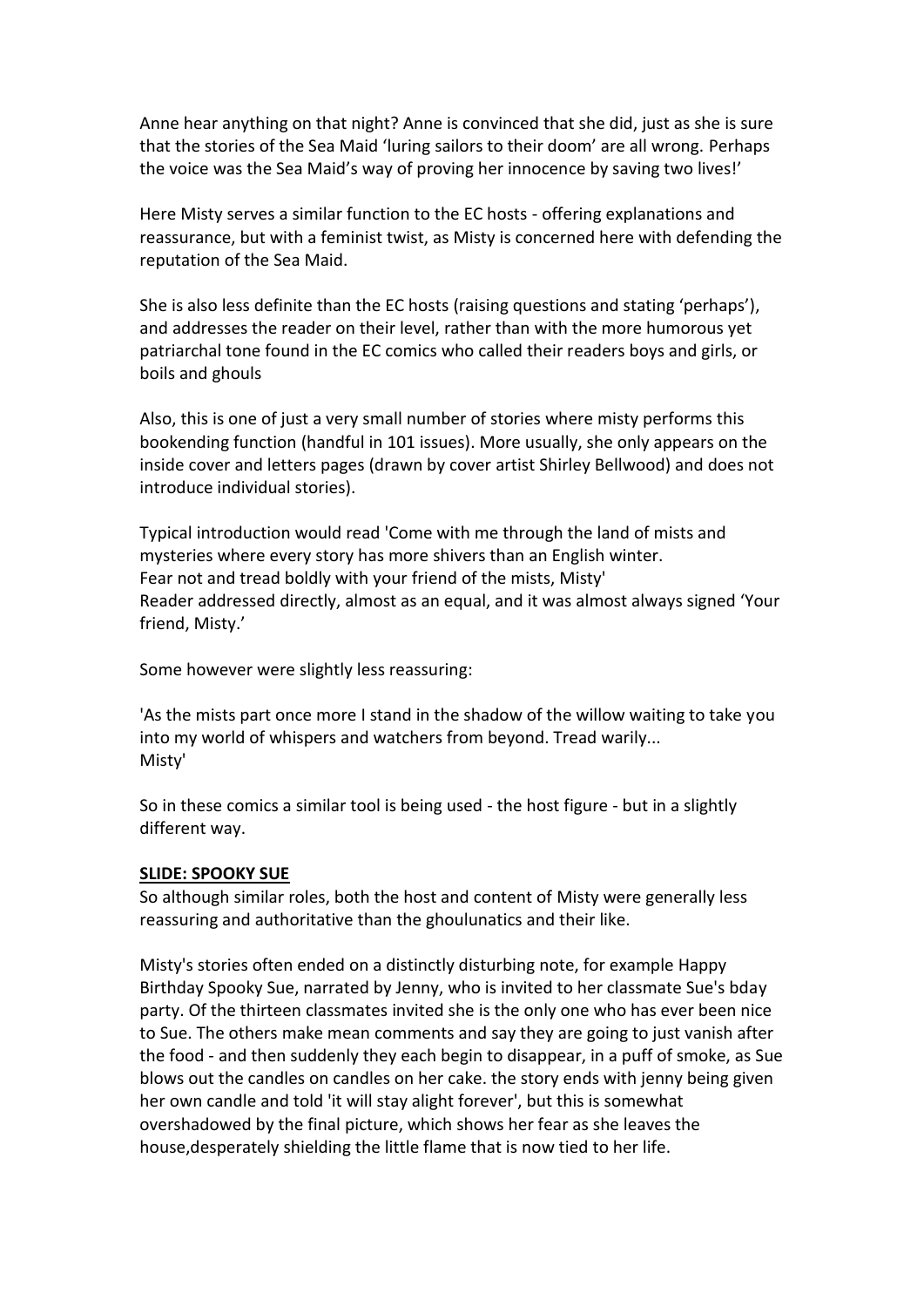Stories in Misty often end of a very unreassuring note. Another good example is 'Shadow of a Doubt' #58 ... farmgirl Mary hears whispers at night coming from their barn, which she recognises as people in their village, who seem to be plotting to kill everyone and take over the town… she tells her father who tells her not to be so silly, and then the next night hears his voice among them saying that she suspects and that they must do something about it… as she is running away upstairs her shadow turns to her and reveals that the voices she has heard actually belong to all these people's shadows, including her own…

Story ends without any comforting conclusion, just this disturbing knowledge and a pun on being scared of one's own shadow

# **SLIDE: DIRECT ADDRESS IN COVERS**

Misty also challenged its readers with its "Nightmares" section and, although it seldom used direct address except on the inside cover, frequently dragged them into the story visually. For example, the cover of issue #21 is drawn from the embodied perspective of a creature looking through a window at two terrified girls, with "our" long- nailed hands and hairy arms extended towards them. Inside this issue, "The Eyes of the Gorgon" stare straight out at the reader, breaking the fourth wall, in the title panel of the story of the same name (#21).

# **SLIDE: EC COVERS**

Similar strategies being used by these horror comic covers from various companies, which place the reader in the subversive position of monster, or Other.

# **SLIDE: EMBEDDED STORIES**

Misty also frequently uses embedded stories and complex flashbacks in a similar manner to the American horror comics. In "Madhouse" (#90, 1979), there is also hidden layer of storytelling as the main diegesis is revealed in the final page to be a board game (with human characters) that is being played by giant sentient apes who resemble the antagonists from Planet of the Apes (1968).

# **SLIDE: DUMMY**

Hidden layers of story are used and the falsity of the medium is exploited in "The Dummy" (#4). Protagonist Rhoda wants her father (a ventriloquist) to love her as much as his dolls, and makes a wish on a rabbit's foot given to her by Beattie, who plays a fairy in his act. Beattie's initial appearance uses the stylization of the medium to mislead the reader into thinking she is a real fairy godmother (appearing behind Rhoda in a mirror) before this is debunked in the subsequent panel. Next a false ending (situated at the end of the penultimate page) tricks readers into thinking the protagonist Rhoda has been transformed into a ventriloquist's dummy as a consequence of her wish. Repeated panels are used to show the transformation of Rhoda into a doll. Happily, the final page then debunks this again by revealing it to be a nightmare shared by Rhoda and her father, as a consequence of which he changes his ways.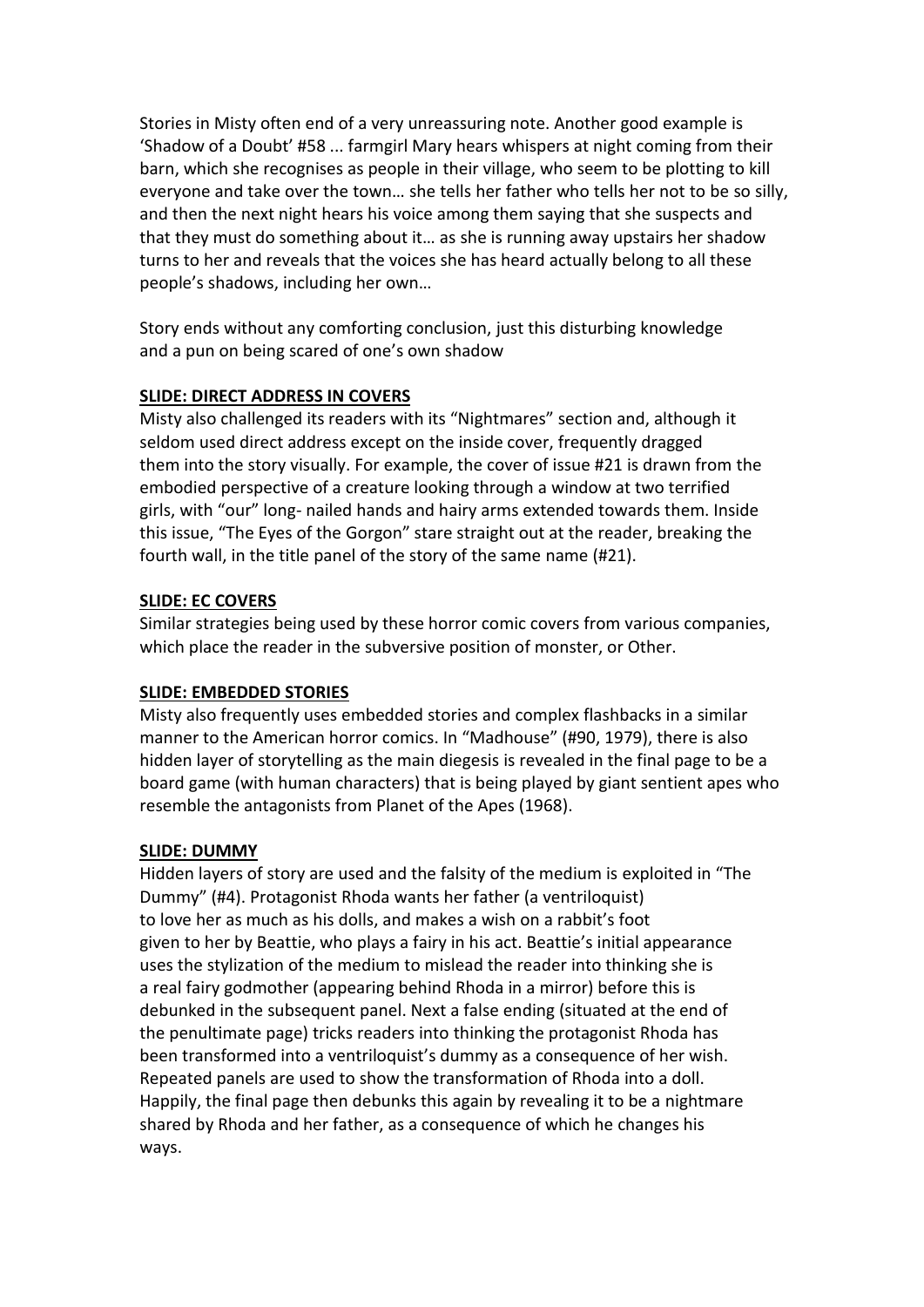*(This story also has the rare presence of a "host" stand- in: Bertie, a ventriloquist's dummy from the tale. Bertie introduces the story by addressing the reader directly from outside the main diegesis (breaking the fourth wall to look directly at us and introducing himself and the story with "Hello, Boys and Girls…") however he then features in the tale itself and reappears in the final panel, again breaking the fourth wall to wink at us from within the main story.)*

#### **SLIDE: VAMPIRES**

Direct address, a trick ending and the addition of an extra layer of fiction are strategies that also appeared frequently in pre-code horror. For example the story vampires don't make me laugh! – the first and last pages of which are shown here. Like the Misty story, we have a narrative introduction from a narrator/character within the story – the curator – who breaks the fourth wall to look directly at us and introduce himself and his tale. (HH, 254) (The Clutching Hand #1, 1954). He then breaks the fourth wall again in the final panel – although in a slightly more menacing way than Bertie the dummy's wink.

*Also colourama from black cat ('you are driving...')' brainbats of venus ('pete Crenshaw, revealed to already be a zombie at the end)*

#### **SLIDE: CIRCULAR STORIES EXAMINATION NERVES**

"Examination Nerves" (*Misty* #47, 1978) is a circular four- page story in which protagonist Sheila wakes from a nightmare (which she puts down to stress about her German O Level exam), then gains a job as an au pair in Germany, only to end up being accused of murder in a scene taken straight from her nightmare. The story begins with Sheila experiencing a nightmare in which a foreign official is interrogating her ("Where were you when it happened? You know what happened, don't you? You are lying, if you say you don't!"). The title panel here takes up nearly half the page (forming a background to the others) and within it the official's ghostly face, hovering over a sleeping Sheila, is repeated twice in another example of the *de Luca* effect. The story then shows Sheila passing her exam, getting a job in Germany, and undergoing a long journey in which she struggles to get to her employer's house. Upon finally finding it seemingly deserted, she falls asleep in a chair and then wakes to be told that there has been a murder (we see a body being carried out). The story closes with a similar panel to its beginning, in which a German official leans over her asking the same questions, with his face again repeated twice in a ghostly manner. However, the composition is a mirror image of the first panel: whereas Sheila is shown lying asleep with her eyes closed and arms extended, on the left- hand side of the first panel; in the closing panel she is pictured on the right, with eyes very wide open, and her face in extreme close- up. This mirroring allows the medium to reinforce the circular nature of the story, which ends without further exposition or explanation.

The cover of *Misty* #47 promotes this story, showing two overlapping images of Sheila (asleep and awake) and the tagline "Nightmares sometimes come true!" As a whole, the story has a nightmarish quality: it is told entirely through angular panels that create a claustrophobic sense of terror, and Sheila's struggle to find the house